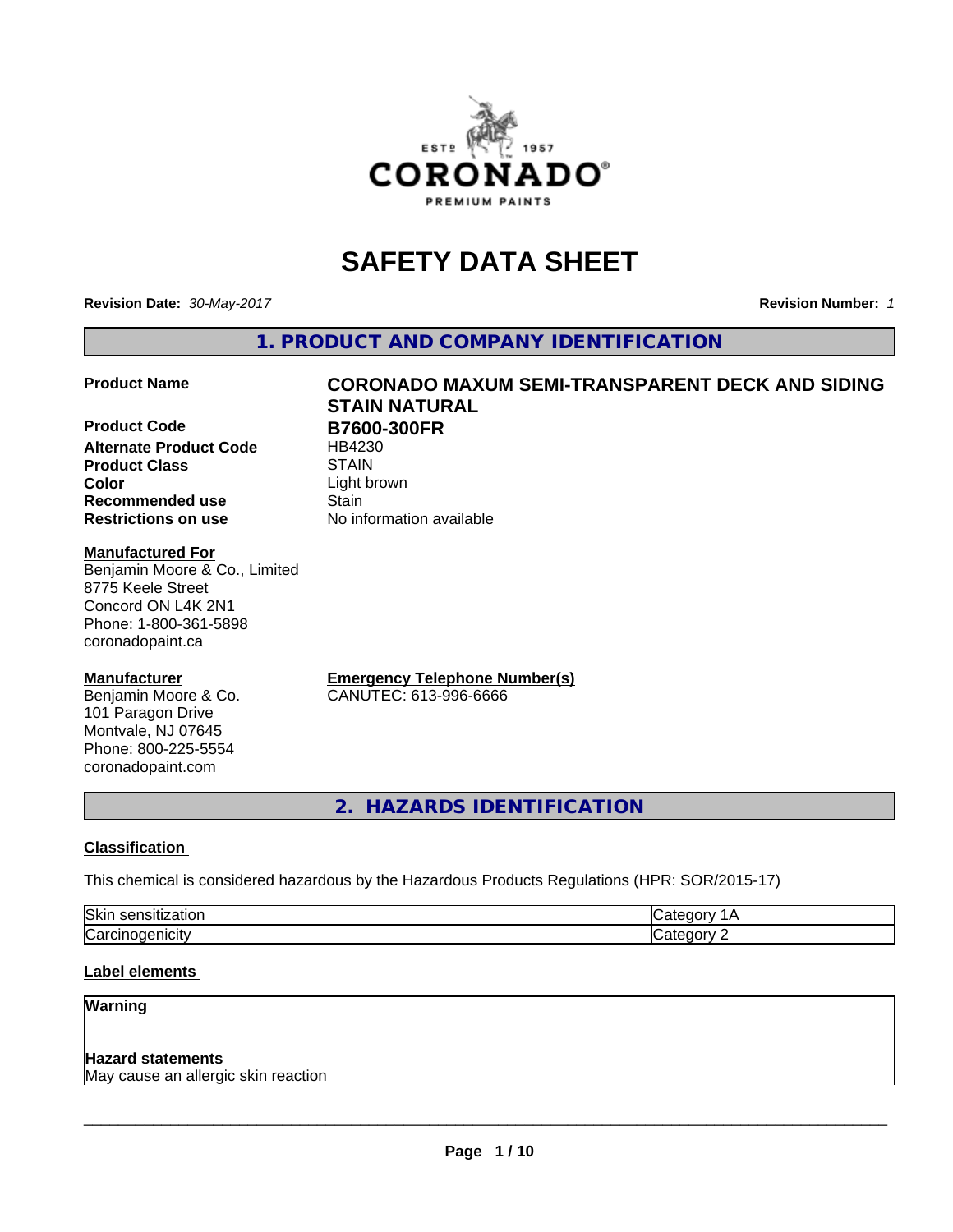## \_\_\_\_\_\_\_\_\_\_\_\_\_\_\_\_\_\_\_\_\_\_\_\_\_\_\_\_\_\_\_\_\_\_\_\_\_\_\_\_\_\_\_\_\_\_\_\_\_\_\_\_\_\_\_\_\_\_\_\_\_\_\_\_\_\_\_\_\_\_\_\_\_\_\_\_\_\_\_\_\_\_\_\_\_\_\_\_\_\_\_\_\_ **B7600-300FR** - **CORONADO MAXUM SEMI-TRANSPARENT DECK AND SIDING STAIN NATURAL**

Suspected of causing cancer



**Appearance** liquid

**Odor** little or no odor

#### **Precautionary Statements - Prevention**

Obtain special instructions before use Do not handle until all safety precautions have been read and understood Use personal protective equipment as required Avoid breathing dust/fume/mist/vapors/spray Contaminated work clothing should not be allowed out of the workplace Wear protective gloves

#### **Precautionary Statements - Response**

If exposed or concerned get medical attention **Skin**

If on skin wash with plenty of soap and water If skin irritation or rash occurs get medical attention Wash contaminated clothing before reuse

#### **Precautionary Statements - Storage**

Store locked up

#### **Precautionary Statements - Disposal**

Dispose of contents/container to an approved waste disposal plant

#### **Other information**

1.4% of the mixture consists of ingredient(s) of unknown toxicity

### **3. COMPOSITION INFORMATION ON COMPONENTS**

| <b>Chemical Name</b>                               | <b>CAS-No</b> | Weight % (max) |
|----------------------------------------------------|---------------|----------------|
| Propylene glycol                                   | $57 - 55 - 6$ | $-5%$          |
| Poly(oxy-1,2-ethanediyl),                          | 104810-48-2   | $0.1 - 0.25%$  |
| .alpha.-[3-[3-(2H-benzotriazol-2-yl)-5-(1,1-dimeth |               |                |
| ylethyl)-4-hydroxyphenyl]-1-oxopropyl]-.omega.-h   |               |                |
| vdroxv-                                            |               |                |
| Decanedioic acid,                                  | 41556-26-7    | $0.1 - 0.25\%$ |
| bis(1,2,2,6,6-pentamethyl-4-piperidinyl) ester     |               |                |
| Poly(oxy-1,2-ethanediyl),                          | 104810-47-1   | $0.1 - 0.25\%$ |
| .alpha.-[3-[3-(2H-benzotriazol-2-yl)-5-(1,1-dimeth |               |                |
| ylethyl)-4-hydroxyphenyl]-1-oxopropyl]-.omega.-[   |               |                |
| 3-[3-(2H-benzotriazol-2-yl)-5-(1,1-dimethylethyl)- |               |                |
| 4-hydroxyphenyl]-1-oxoprop                         |               |                |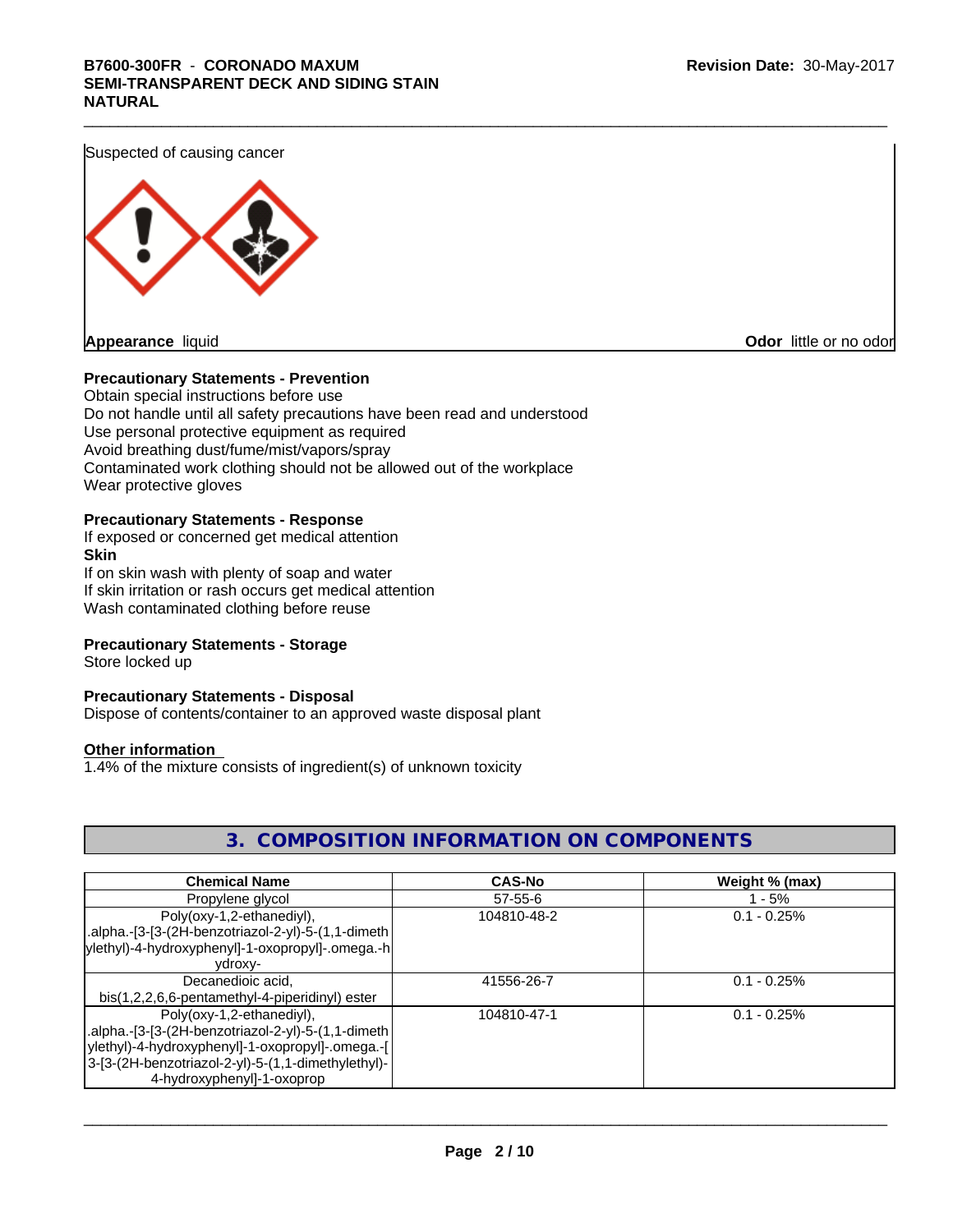## \_\_\_\_\_\_\_\_\_\_\_\_\_\_\_\_\_\_\_\_\_\_\_\_\_\_\_\_\_\_\_\_\_\_\_\_\_\_\_\_\_\_\_\_\_\_\_\_\_\_\_\_\_\_\_\_\_\_\_\_\_\_\_\_\_\_\_\_\_\_\_\_\_\_\_\_\_\_\_\_\_\_\_\_\_\_\_\_\_\_\_\_\_ **B7600-300FR** - **CORONADO MAXUM SEMI-TRANSPARENT DECK AND SIDING STAIN NATURAL**

| $\cdot$ .<br>Jrea<br>I.N-dimethvl-<br>.nlorophenvI)-N<br>N-<br>-<br>- - -<br>.<br>ישי<br>. . | ົິ<br>-<br>- 1<br>$\sim$ $\sim$ $\sim$<br>uu | 0.50<br>ັ. |  |
|----------------------------------------------------------------------------------------------|----------------------------------------------|------------|--|
| neodecanoate<br>`ob<br>التات<br>, au                                                         |                                              | 250/       |  |

|                                        | 4. FIRST AID MEASURES                                                                                                                                                                                                                  |
|----------------------------------------|----------------------------------------------------------------------------------------------------------------------------------------------------------------------------------------------------------------------------------------|
| <b>General Advice</b>                  | No hazards which require special first aid measures.                                                                                                                                                                                   |
| <b>Eye Contact</b>                     | Rinse thoroughly with plenty of water for at least 15<br>minutes and consult a physician.                                                                                                                                              |
| <b>Skin Contact</b>                    | Wash off immediately with soap and plenty of water while<br>removing all contaminated clothes and shoes. If skin<br>irritation persists, call a physician. Wash clothing before<br>reuse. Destroy contaminated articles such as shoes. |
| <b>Inhalation</b>                      | Move to fresh air. If symptoms persist, call a physician.                                                                                                                                                                              |
| Ingestion                              | Clean mouth with water and afterwards drink plenty of<br>water. Consult a physician if necessary.                                                                                                                                      |
| <b>Most Important Symptoms/Effects</b> | May cause allergic skin reaction.                                                                                                                                                                                                      |
| <b>Notes To Physician</b>              | Treat symptomatically.                                                                                                                                                                                                                 |

**5. FIRE-FIGHTING MEASURES**

| <b>Suitable Extinguishing Media</b>                                                          | Use extinguishing measures that are appropriate to local<br>circumstances and the surrounding environment.                                   |
|----------------------------------------------------------------------------------------------|----------------------------------------------------------------------------------------------------------------------------------------------|
| <b>Protective Equipment And Precautions For</b><br><b>Firefighters</b>                       | As in any fire, wear self-contained breathing apparatus<br>pressure-demand, MSHA/NIOSH (approved or equivalent)<br>and full protective gear. |
| <b>Specific Hazards Arising From The Chemical</b>                                            | Closed containers may rupture if exposed to fire or<br>extreme heat.                                                                         |
| <b>Sensitivity To Mechanical Impact</b>                                                      | No.                                                                                                                                          |
| <b>Sensitivity To Static Discharge</b>                                                       | No.                                                                                                                                          |
| <b>Flash Point Data</b><br>Flash Point (°F)<br>Flash Point (°C)<br><b>Flash Point Method</b> | Not applicable<br>Not applicable<br>Not applicable                                                                                           |
| <b>Flammability Limits In Air</b>                                                            |                                                                                                                                              |
| <b>Lower Explosion Limit</b><br><b>Upper Explosion Limit</b>                                 | Not applicable<br>Not applicable                                                                                                             |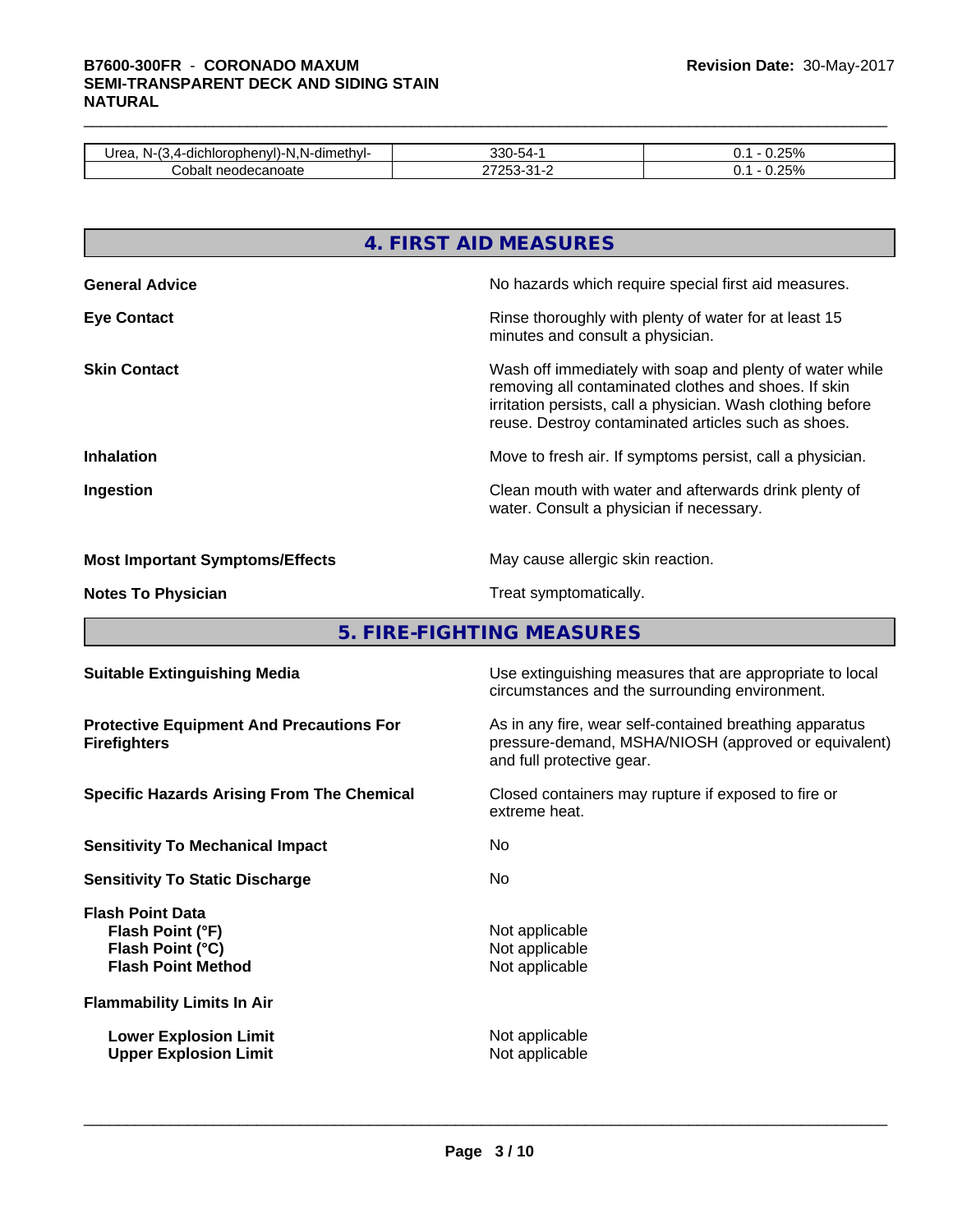## **NFPA Health:** 1 **Flammability:** 0 **Instability:** 0 **Special:** Not Applicable

#### **NFPA Legend**

- 0 Not Hazardous
- 1 Slightly
- 2 Moderate
- 3 High
- 4 Severe

*The ratings assigned are only suggested ratings, the contractor/employer has ultimate responsibilities for NFPA ratings where this system is used.*

*Additional information regarding the NFPA rating system is available from the National Fire Protection Agency (NFPA) at www.nfpa.org.*

#### **6. ACCIDENTAL RELEASE MEASURES**

**Personal Precautions Avoid contact with skin, eyes and clothing. Ensure** Avoid contact with skin, eyes and clothing. Ensure adequate ventilation.

**Other Information Discription Prevent further leakage or spillage if safe to do so.** 

**Environmental Precautions** See Section 12 for additional Ecological Information.

**Methods For Clean-Up Example 20 All 20 All 20 All 20 All 20 All 20 All 20 All 20 All 20 All 20 All 20 All 20 All 20 All 20 All 20 All 20 All 20 All 20 All 20 All 20 All 20 All 20 All 20 All 20 All 20 All 20 All 20 All 2** shovel into suitable containers for disposal.

### **7. HANDLING AND STORAGE**

**Handling Handling Avoid contact with skin, eyes and clothing. Avoid breathing** vapors, spray mists or sanding dust. In case of insufficient ventilation, wear suitable respiratory equipment.

**Storage Keep container tightly closed.** Keep out of the reach of children.

**Incompatible Materials** Nointernal Compatible Materials

 $\overline{\phantom{a}}$  ,  $\overline{\phantom{a}}$  ,  $\overline{\phantom{a}}$  ,  $\overline{\phantom{a}}$  ,  $\overline{\phantom{a}}$  ,  $\overline{\phantom{a}}$  ,  $\overline{\phantom{a}}$  ,  $\overline{\phantom{a}}$  ,  $\overline{\phantom{a}}$  ,  $\overline{\phantom{a}}$  ,  $\overline{\phantom{a}}$  ,  $\overline{\phantom{a}}$  ,  $\overline{\phantom{a}}$  ,  $\overline{\phantom{a}}$  ,  $\overline{\phantom{a}}$  ,  $\overline{\phantom{a}}$ 

#### **8. EXPOSURE CONTROLS/PERSONAL PROTECTION**

#### **Exposure Limits**

*No exposure limits have been established for this product.*

| <b>Chemical Name</b>               | ACGIH             | <b>Alberta</b>    | <b>British Columbia</b> | Ontario            | Quebec              |
|------------------------------------|-------------------|-------------------|-------------------------|--------------------|---------------------|
| Propylene glycol                   | N/E               | N/E               | N/E                     | 10 mg/m $3$ - TWA  | N/E                 |
|                                    |                   |                   |                         | 50 ppm - TWA       |                     |
|                                    |                   |                   |                         | 155 mg/m $3$ - TWA |                     |
| Urea.                              | 10 mg/m $3$ - TWA | 10 mg/m $3$ - TWA | 10 mg/m $3$ - TWA       | 10 mg/m $3$ - TWA  | 10 mg/m $3$ - TWAEV |
| $ N-(3,4-dichloropheny) - N,N-di $ |                   |                   |                         |                    |                     |
| methyl-                            |                   |                   |                         |                    |                     |

**Legend**

ACGIH - American Conference of Governmental Industrial Hygienists

Alberta - Alberta Occupational Exposure Limits

British Columbia - British Columbia Occupational Exposure Limits

Ontario - Ontario Occupational Exposure Limits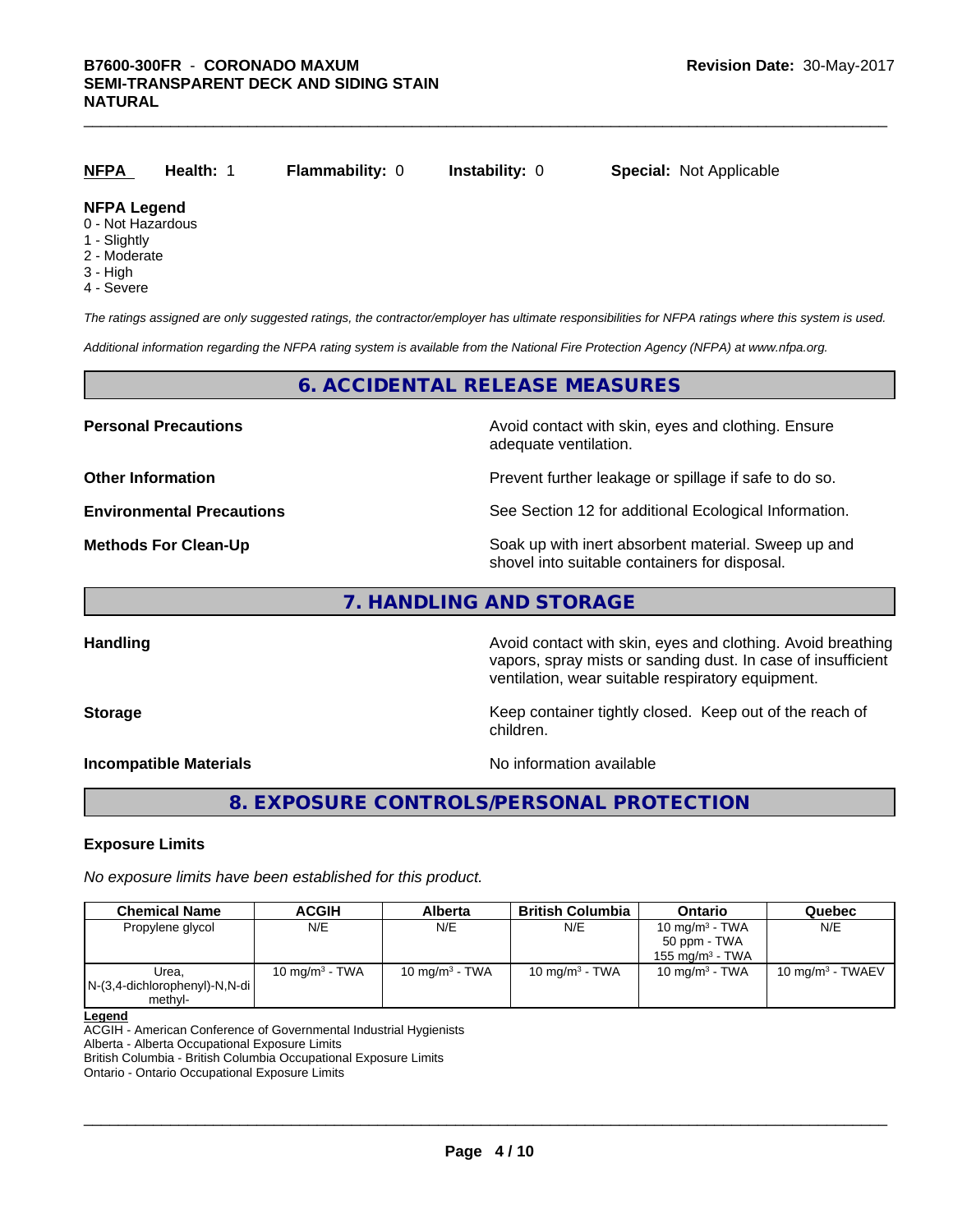Quebec - Quebec Occupational Exposure Limits N/E - Not established

**Personal Protective Equipment**

**Engineering Measures Ensure** Ensure adequate ventilation, especially in confined areas.

**Eye/Face Protection** Safety glasses with side-shields. **Skin Protection Protection Protective gloves and impervious clothing. Respiratory Protection In case of insufficient ventilation wear suitable respiratory** equipment.

**Hygiene Measures Avoid contact with skin, eyes and clothing. Remove and Hygiene Measures** and clothing. Remove and wash contaminated clothing before re-use. Wash thoroughly after handling.

#### **9. PHYSICAL AND CHEMICAL PROPERTIES**

**Appearance** liquid **Odor** little or no odor **Odor Threshold No information available No information available Density (Ibs/gal)** 8.55 - 8.65 **Specific Gravity** 1.02 - 1.04 **pH** No information available **Viscosity (cps)** No information available **Solubility No information available No information available Water Solubility Water Solubility Water Solubility No information available Evaporation Rate Evaporation Rate No information available Vapor Pressure** No information available **Vapor Density Vapor Density No information available Wt. % Solids** 20 - 30 **Vol. % Solids** 15 - 25 **Wt. % Volatiles** 70 - 80 **Vol. % Volatiles** 75 - 85 **VOC Regulatory Limit (g/L)** <250 **Boiling Point (°F)** 212 **Boiling Point (°C)** 100 **Freezing Point (°F)** 32 **Freezing Point (°C)** 0 **Flash Point (°F)** Not applicable **Flash Point (°C)** Not applicable **Flash Point Method** Not applicable **Flammability (solid, gas)** Not applicable **Upper Explosion Limit** Not applicable **Lower Explosion Limit Not applicable** Not applicable **Autoignition Temperature (°F)** No information available **Autoignition Temperature (°C)** No information available **Decomposition Temperature (°F)** No information available **Decomposition Temperature (°C)** No information available **Partition Coefficient (n-octanol/water)** No information available

#### **10. STABILITY AND REACTIVITY**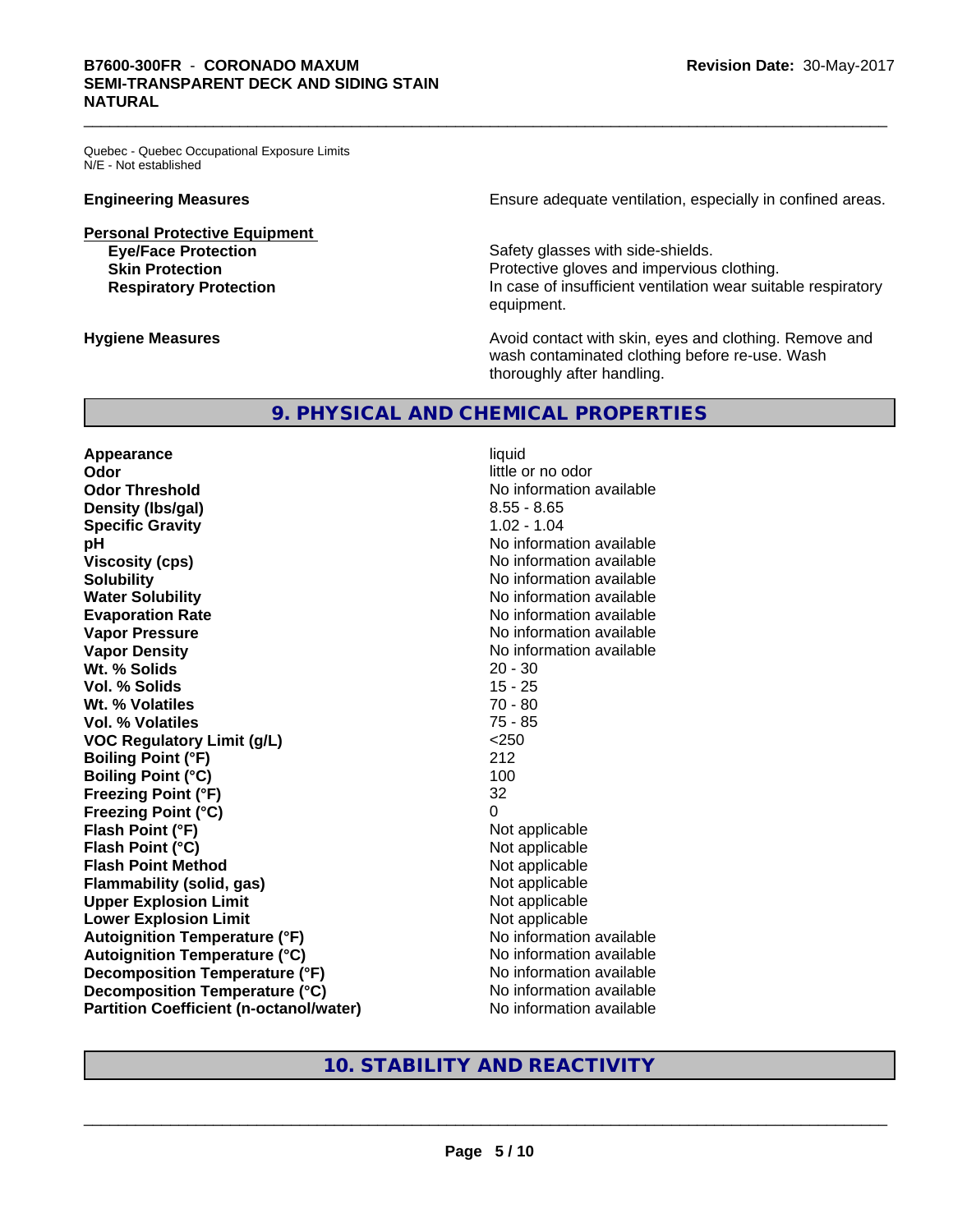| <b>Reactivity</b>                         | Not Applicable                           |
|-------------------------------------------|------------------------------------------|
| <b>Chemical Stability</b>                 | Stable under normal conditions.          |
| <b>Conditions To Avoid</b>                | Prevent from freezing.                   |
| <b>Incompatible Materials</b>             | No materials to be especially mentioned. |
| <b>Hazardous Decomposition Products</b>   | None under normal use.                   |
| <b>Possibility Of Hazardous Reactions</b> | None under normal conditions of use.     |

#### **11. TOXICOLOGICAL INFORMATION**

| <b>Product Information</b><br>Information on likely routes of exposure                     |                                                                                                                 |
|--------------------------------------------------------------------------------------------|-----------------------------------------------------------------------------------------------------------------|
| <b>Principal Routes of Exposure</b>                                                        | Eye contact, skin contact and inhalation.                                                                       |
| <b>Acute Toxicity</b><br><b>Product Information</b>                                        | No information available                                                                                        |
| Information on toxicological effects                                                       |                                                                                                                 |
| <b>Symptoms</b>                                                                            | No information available                                                                                        |
| Delayed and immediate effects as well as chronic effects from short and long-term exposure |                                                                                                                 |
| Eye contact                                                                                | May cause slight irritation                                                                                     |
| <b>Skin contact</b>                                                                        | Substance may cause slight skin irritation. Prolonged or<br>repeated contact may dry skin and cause irritation. |
| <b>Inhalation</b>                                                                          | May cause irritation of respiratory tract.                                                                      |
| Ingestion                                                                                  | Ingestion may cause gastrointestinal irritation, nausea,<br>vomiting and diarrhea.                              |
| Sensitization:                                                                             | May cause an allergic skin reaction.                                                                            |
| <b>Neurological Effects</b>                                                                | No information available.                                                                                       |
| <b>Mutagenic Effects</b>                                                                   | No information available.                                                                                       |
| <b>Reproductive Effects</b>                                                                | No information available.                                                                                       |
| <b>Developmental Effects</b>                                                               | No information available.                                                                                       |
| <b>Target Organ Effects</b>                                                                | No information available.                                                                                       |
| <b>STOT - single exposure</b>                                                              | No information available.                                                                                       |
| <b>STOT - repeated exposure</b>                                                            | No information available.                                                                                       |
| Other adverse effects                                                                      | No information available.                                                                                       |
| <b>Aspiration Hazard</b>                                                                   | No information available.                                                                                       |
| <b>Numerical measures of toxicity</b>                                                      |                                                                                                                 |
| <b>Unknown Acute Toxicty</b>                                                               | 1.4% of the mixture consists of ingredient(s) of unknown<br>toxicity                                            |
|                                                                                            |                                                                                                                 |

**The following values are calculated based on chapter 3.1 of the GHS document**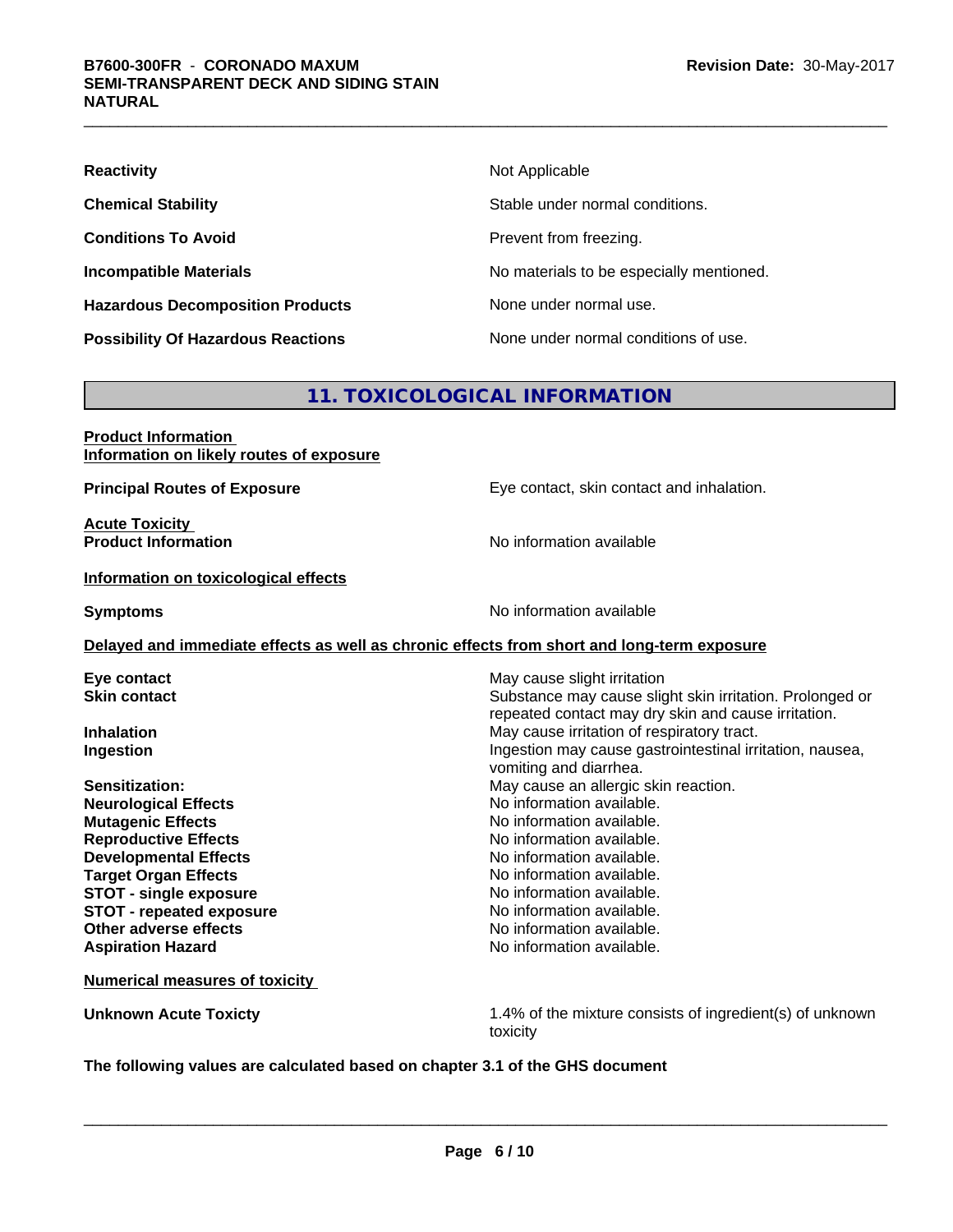#### **ATEmix (oral)** 689204 mg/kg **ATEmix (dermal)**

#### **Component**

Propylene glycol LD50 Oral: 20000 mg/kg (Rat) LD50 Dermal: 20800 mg/kg (Rabbit) Poly(oxy-1,2-ethanediyl), .alpha.-[3-[3-(2H-benzotriazol-2-yl)-5-(1,1-dimethylethyl)-4-hydroxyphenyl]-1-oxopropyl]-.omega.-hydroxy- Sensitization:

May cause sensitization by skin contact Decanedioic acid, bis(1,2,2,6,6-pentamethyl-4-piperidinyl) ester Sensitization:

May cause sensitization by skin contact Poly(oxy-1,2-ethanediyl), .alpha.-[3-[3-(2H-benzotriazol-2-yl)-5-(1,1-dimethylethyl)-4-hydroxyphenyl]-1-oxopropyl]-.omega.-[3-[3-(2H-benzotriaz ol-2-yl)-5-(1,1-dimethylethyl)-4-hydroxyphenyl]-1-oxoprop Sensitization:

May cause sensitization by skin contact

Urea, N-(3,4-dichlorophenyl)-N,N-dimethyl- LD50 Oral: 1017 mg/kg (Rat) LD50 Dermal: > 5000 mg/kg (Rat) Cobalt neodecanoate LD50 Oral: 3900 mg/kg (Rat)

#### **Chronic Toxicity**

#### **Carcinogenicity**

*The information below indicateswhether each agency has listed any ingredient as a carcinogen:.*

| <b>Chemical Name</b> | <b>IARC</b>                     | <b>NTP</b> |
|----------------------|---------------------------------|------------|
|                      | 2B<br>Possible Human Carcinogen |            |
| Cobalt neodecanoate  |                                 |            |

• Cobalt and cobalt compounds are listed as possible human carcinogens by IARC (2B). However, there is inadequate evidence of the carcinogenicity of cobalt and cobalt compounds in humans.

**12. ECOLOGICAL INFORMATION**

#### **Ecotoxicity Effects**

The environmental impact of this product has not been fully investigated.

#### **Product Information**

#### **Acute Toxicity to Fish**

No information available

#### **Acute Toxicity to Aquatic Invertebrates**

No information available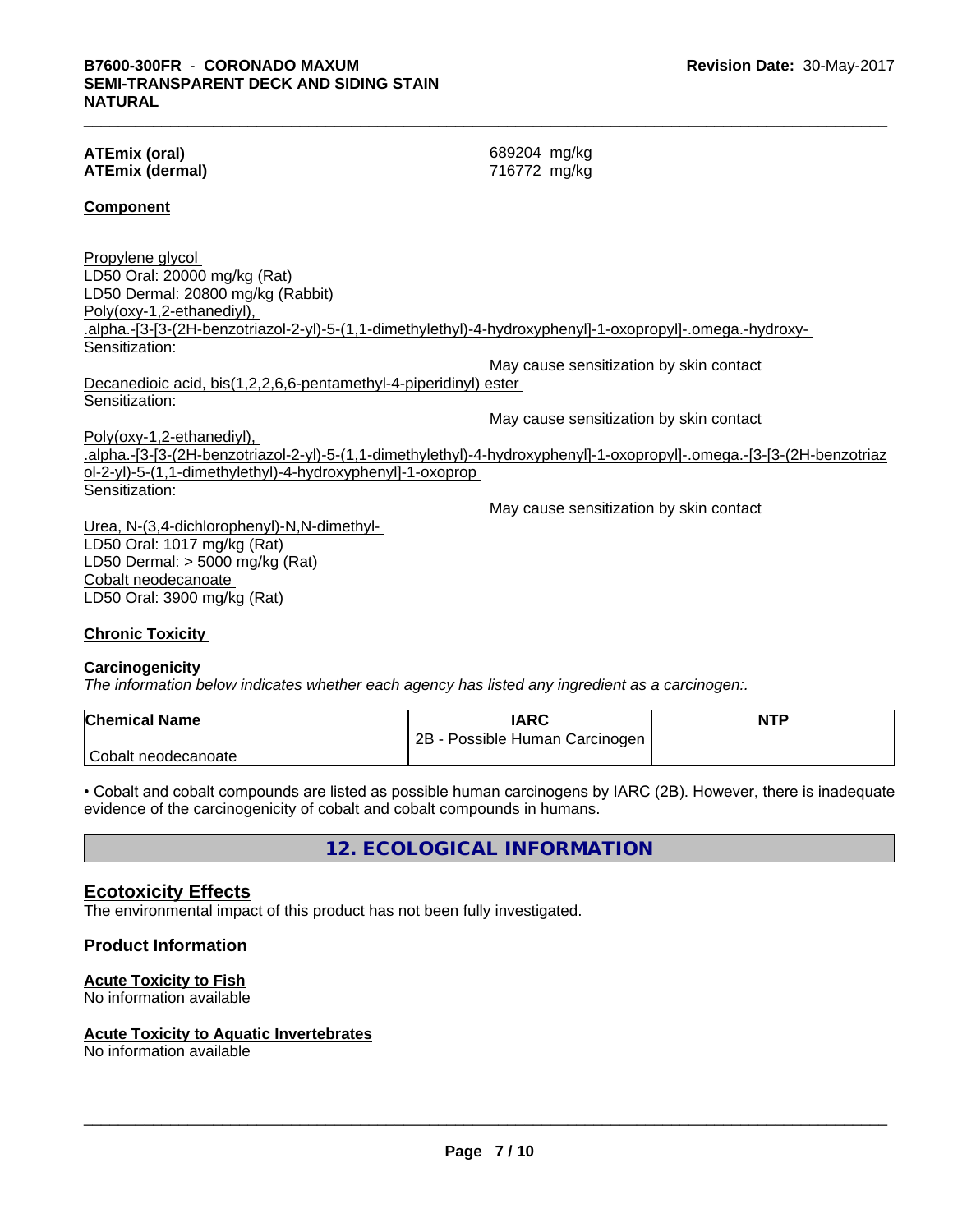#### **Acute Toxicity to Aquatic Plants**

No information available

#### **Persistence / Degradability**

No information available.

#### **Bioaccumulation / Accumulation**

No information available.

#### **Mobility in Environmental Media**

No information available.

#### **Ozone**

No information available

#### **Component**

#### **Acute Toxicity to Fish**

Propylene glycol LC50: 710 mg/L (Fathead Minnow - 96 hr.) Urea, N-(3,4-dichlorophenyl)-N,N-dimethyl- LC50: 3.5 mg/L (Rainbow Trout - 96 hr.)

#### **Acute Toxicity to Aquatic Invertebrates**

Propylene glycol EC50: > 10000 mg/L (Daphnia magna - 24 hr.)

#### **Acute Toxicity to Aquatic Plants**

No information available

#### **13. DISPOSAL CONSIDERATIONS**

**Waste Disposal Method Dispose of in accordance with federal, state, provincial,** and local regulations. Local requirements may vary, consult your sanitation department or state-designated environmental protection agency for more disposal options.

#### **14. TRANSPORT INFORMATION**

**TDG** Not regulated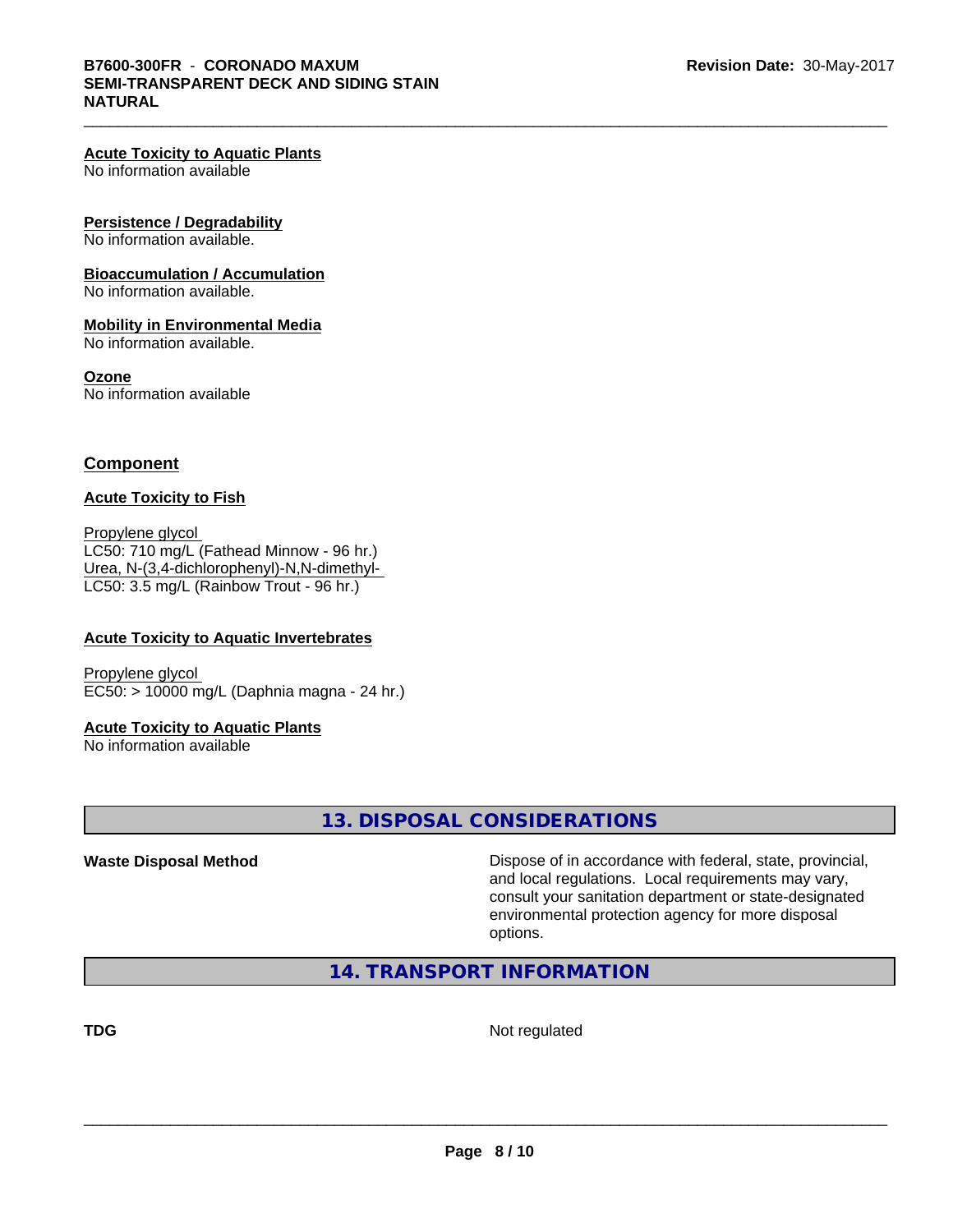**ICAO / IATA** Not regulated

**IMDG / IMO** Not regulated

#### **15. REGULATORY INFORMATION**

#### **International Inventories**

| TSCA: United States | Yes - All components are listed or exempt. |
|---------------------|--------------------------------------------|
| DSL: Canada         | Yes - All components are listed or exempt. |

#### **National Pollutant Release Inventory (NPRI)**

#### **NPRI Parts 1- 4**

This product contains the following Parts 1-4 NPRI chemicals:

| <b>Chemical Name</b> | <b>CAS-No</b> | Weight % (max) | <b>NPRI Parts 1-4</b> |  |
|----------------------|---------------|----------------|-----------------------|--|
| Propylene glycol     | 57-55-6       | 5%             | Listed                |  |
| Cobalt neodecanoate  | 27253-31-2    | $-0.25%$       | Listed                |  |

#### **NPRI Part 5**

This product contains the following NPRI Part 5 Chemicals:

*None*

#### **WHMIS Regulatory Status**

This product has been classified in accordance with the hazard criteria of the Hazardous Products Regulations (HPR) and the SDS contains all the information required by the HPR.

|                     |                                                    |                                                                            | 16. OTHER INFORMATION |                                                                                                                                                 |
|---------------------|----------------------------------------------------|----------------------------------------------------------------------------|-----------------------|-------------------------------------------------------------------------------------------------------------------------------------------------|
| HMIS -              | Health: $1^*$                                      | Flammability: 0                                                            | <b>Reactivity: 0</b>  | $PPE: -$                                                                                                                                        |
| <b>HMIS Legend</b>  |                                                    |                                                                            |                       |                                                                                                                                                 |
| 0 - Minimal Hazard  |                                                    |                                                                            |                       |                                                                                                                                                 |
| 1 - Slight Hazard   |                                                    |                                                                            |                       |                                                                                                                                                 |
| 2 - Moderate Hazard |                                                    |                                                                            |                       |                                                                                                                                                 |
| 3 - Serious Hazard  |                                                    |                                                                            |                       |                                                                                                                                                 |
| 4 - Severe Hazard   |                                                    |                                                                            |                       |                                                                                                                                                 |
| * - Chronic Hazard  |                                                    |                                                                            |                       |                                                                                                                                                 |
|                     |                                                    | X - Consult your supervisor or S.O.P. for "Special" handling instructions. |                       |                                                                                                                                                 |
|                     | present under the actual normal conditions of use. |                                                                            |                       | Note: The PPE rating has intentionally been left blank. Choose appropriate PPE that will protect employees from the hazards the material will   |
|                     |                                                    |                                                                            |                       | Caution: HMIS® ratings are based on a 0-4 rating scale, with 0 representing minimal hazards or risks, and 4 representing significant hazards or |
|                     |                                                    |                                                                            |                       | risks. Although HMIS® ratings are not required on MSDSs under 29 CFR 1910.1200, the preparer, has chosen to provide them. HMIS® ratings are     |
|                     |                                                    |                                                                            |                       | to be used only in conjunction with a fully implemented HMIS® program by workers who have received appropriate HMIS® training. HMIS® is a       |
|                     |                                                    |                                                                            |                       | registered trade and service mark of the NPCA. HMIS® materials may be purchased exclusively from J. J. Keller (800) 327-6868.                   |